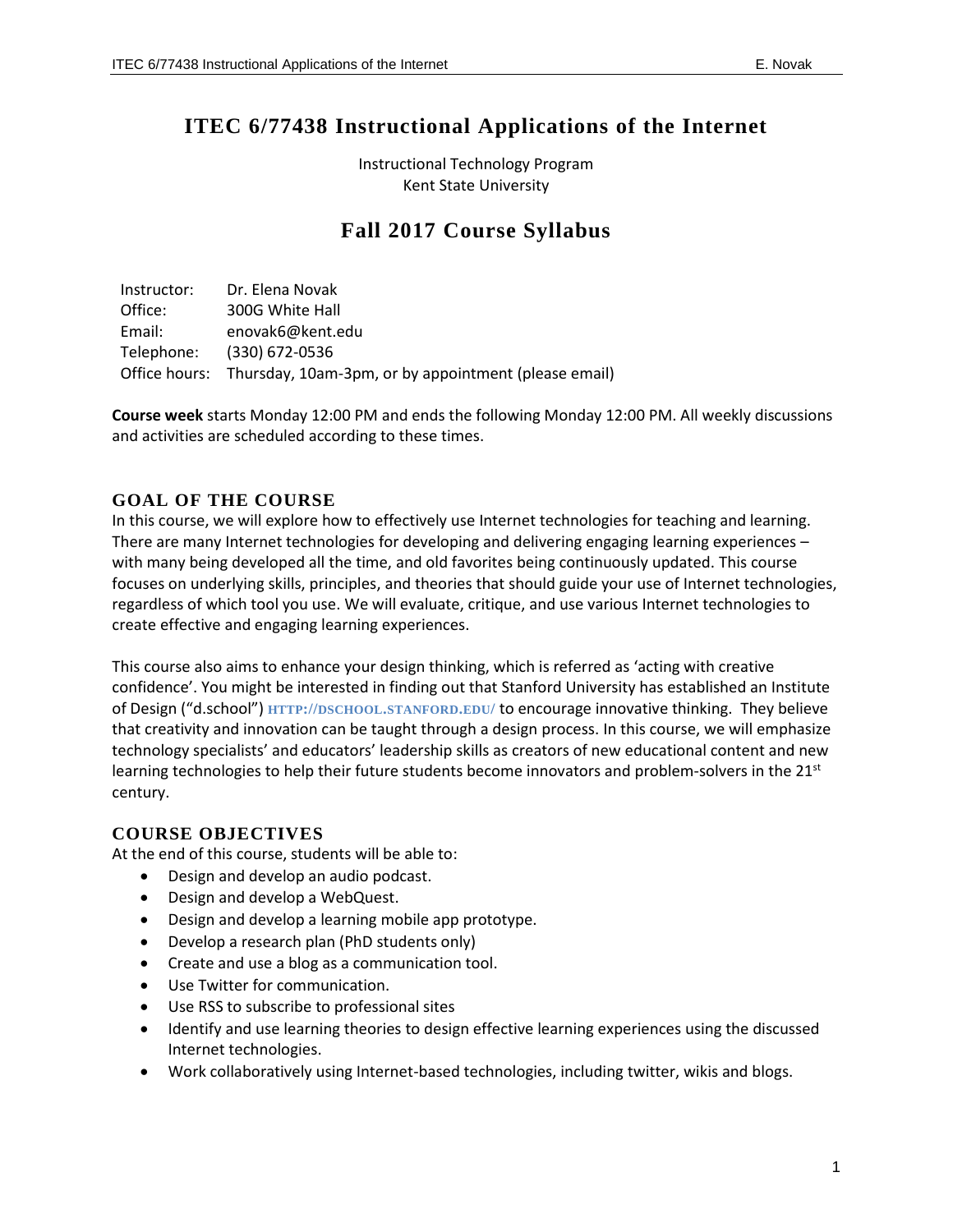## **COURSE OUTLINE**

- 1. Getting started
- 2. Twitter, Blogs, Wikis, and RSS
- 3. Audio Podcasting
- 4. Webquest
- 5. Mobile App Design and Development
	- 5.1. Problem Pitch
	- 5.2. Make a Mod
	- 5.3. Elevator Pitch
	- 5.4. Mobile App Prototype

#### **READINGS**

The following textbook will cover the first three course topics (see the course outline): Richardson, W. (2010). *Blogs, Wikis, Podcasts, and Other Powerful Web Tools for Classroom*s (3rd Ed.). Corwin Press.

The rest of the course topics will be covered by additional readings available on the course website.

## **TECHNOLOGY REQUIREMENTS – IMPORTANT! PLEASE READ**

Please review a full list of Kent State hardware and software technology requirements for online learning [http://www.kent.edu/onlinelearning/technology-requirements.](http://www.kent.edu/onlinelearning/technology-requirements) Here are a few major software requirements:

- 1. Windows 7 or newer system operating software for PC computers
- 2. Mac OS X 10.6 Snow Leopard or newer system operating software for Apple Mac computers
- 3. Microsoft Office Suite (Word, Excel, PowerPoint)
- 4. Antivirus for Windows OS, **[Microsoft Security Essentials](http://windows.microsoft.com/en-us/windows/security-essentials-download)**
- 5. Antivirus for Mac OS, **[Sophos](https://www.sophos.com/en-us/products/free-tools/sophos-antivirus-for-mac-home-edition.aspx)**
- 6. Adobe **[Acrobat Reader](https://get.adobe.com/reader/)**

A list of available free and/or discounted software downloads for students is available at **[support.kent.edu](https://support.kent.edu/sims/helpcenter/common/layout/SelfhelpArticleView.seam?inst_name=kent_student&article_id=8210-8096-9702&actionMethod=helpcenter%2Fcommon%2Flayout%2FSelfHelpHome.xhtml%3AivyTechSHPKbManager.searchKBRelatedArticleList&displaytag=tag#FreeDiscounted)**.

Active, full-time, and part-time students who are registered for classes are provided with **[free access to Office](https://support.kent.edu/sims/helpcenter/common/layout/SelfhelpArticleView.seam?inst_name=kent_student&article_id=8210-8096-10904&actionMethod=helpcenter%2Fcommon%2Flayout%2FSelfHelpSearchArticleResult.xhtml%3AivyTechSHPKbManager.searchKBRelatedArticleList&cid=66323)  [365](https://support.kent.edu/sims/helpcenter/common/layout/SelfhelpArticleView.seam?inst_name=kent_student&article_id=8210-8096-10904&actionMethod=helpcenter%2Fcommon%2Flayout%2FSelfHelpSearchArticleResult.xhtml%3AivyTechSHPKbManager.searchKBRelatedArticleList&cid=66323)** (Word, Excel, PowerPoint, Outlook, OneNote, Publisher, and Access (PC Only). Additional software such as

Windows 10, can be purchased for a discount at the **[Kent State University Microsoft site](https://kent.onthehub.com/WebStore/ProductsByMajorVersionList.aspx?vsro=8)**.

In addition, we will use a 30-day free trial of WebQuest technology. Given that the trail version will be active for only 30 days after you register with WebQuest, do NOT register until instructed to do so.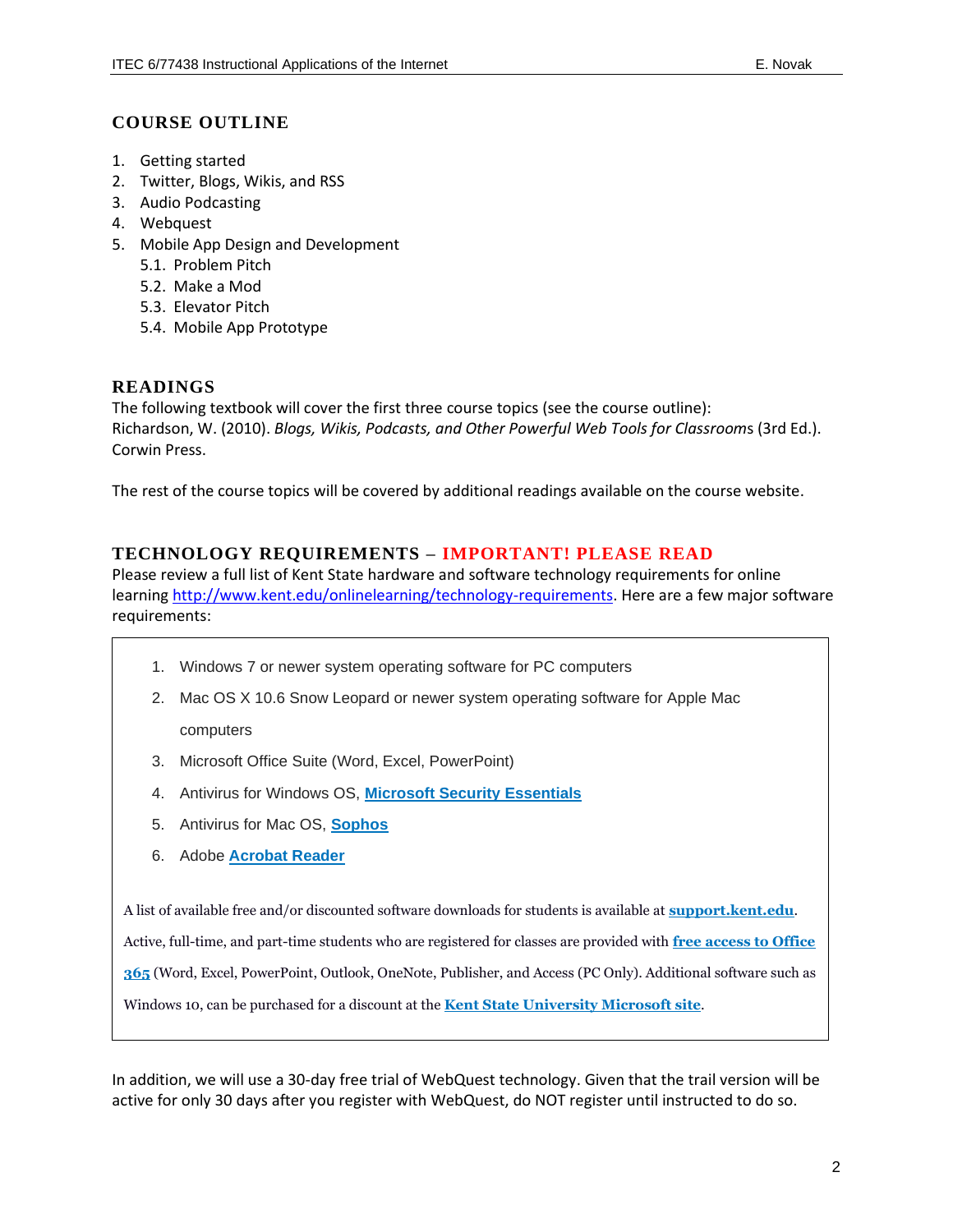## **Course Expectations**

#### **CLASS PARTICIPATION**

In the class activities and discussions, we will apply the theories and concepts covered in the readings to practical situations or to expand on them with instructional applications of Internet technologies. You are expected to have read required assignments prior to or while participating in the weekly class discussions and activities. Your active participation in class is essential for facilitating your own understanding of the course material and for building an effective learning community in class. Students are required to participate in online discussions, study and create on their own, and work collaboratively. If something is unclear or difficult, the instructor cannot know about the problems unless a student makes contact. So please do not hesitate to contact the instructor. The entire course demands that each student takes responsibility for her or his own learning.

A series of practice activities, asynchronous discussions with instructor, and peer feedback that will give you the opportunity to apply core concepts covered in the course. Student responses will be required on a variable schedule based on other requirements during the weeks within specific modules. Please note that posts will have variable due dates and that full credit for this component of the course will only be given by following the schedule. *The intention is to try to prevent all required posts being submitted on the last day of the module. You will be notified of the grading criteria ahead of time. There will be no makeups for practice activities and discussions. If you have missed a deadline, the instructor will not review your work.*

## **LATE ASSIGNMENTS**

- Any report/assignment that is submitted late will receive no higher than a B grade.
- There will be a 10% grade reduction for each day the assignment is late.
- You will not be allowed to resubmit any assignment that is submitted late.
- Any assignment that is not submitted by the last day of class will receive an F grade.

#### **COURSE REQUIREMENTS**

You are expected to complete and reflect upon the required readings, participate in class activities on a weekly basis. Your grade will be based on the following assessments, each described briefly below. Specific details for each assignment will be posted electronically to Blackboard and discussed in class.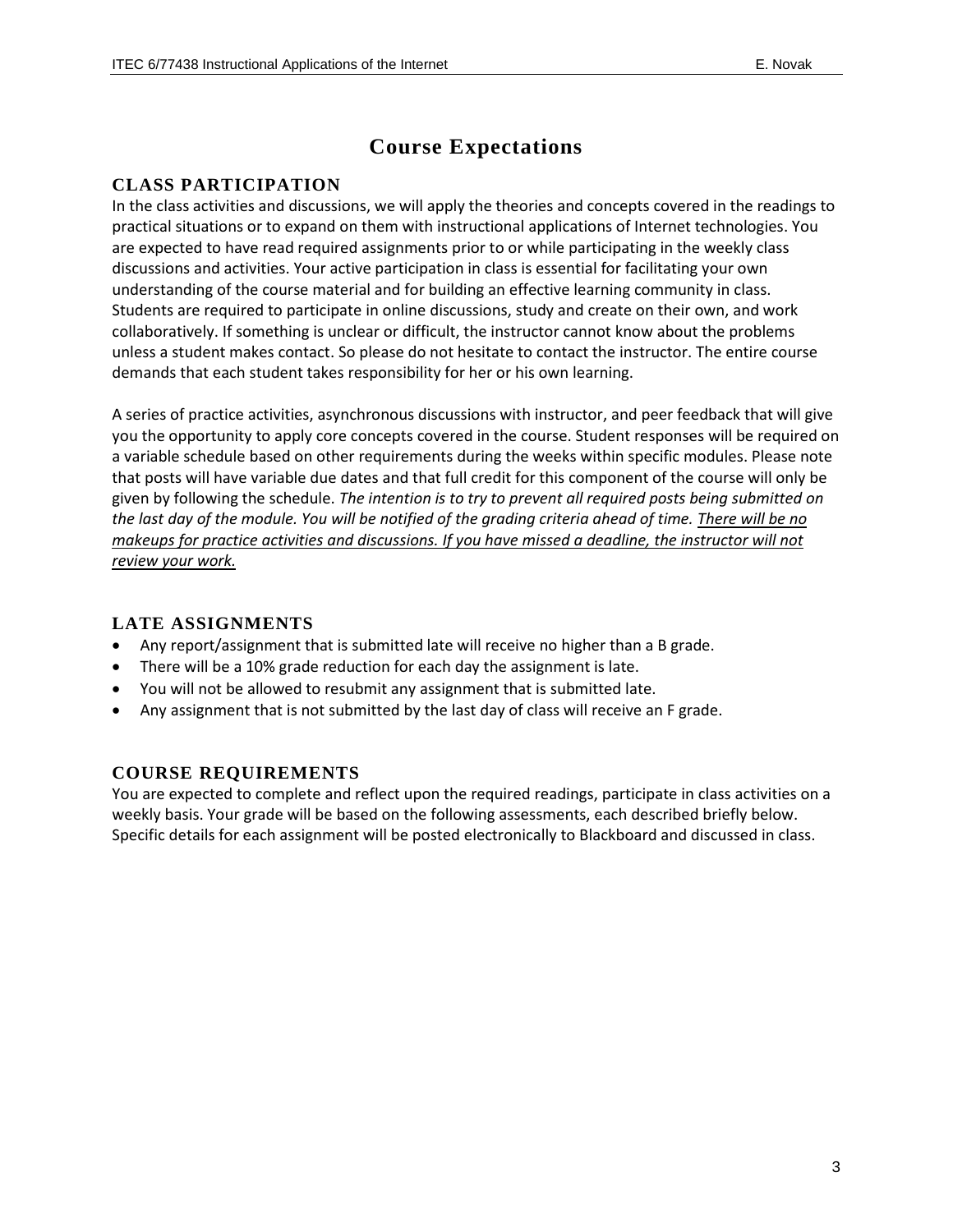| Assignment*                                                                                                                                                                                                                                                                                                                                                                                                                                                                                                                                                                                  | Weight         |
|----------------------------------------------------------------------------------------------------------------------------------------------------------------------------------------------------------------------------------------------------------------------------------------------------------------------------------------------------------------------------------------------------------------------------------------------------------------------------------------------------------------------------------------------------------------------------------------------|----------------|
| <b>Twitter</b><br>All class members should obtain a Twitter account and post your Twitter address on<br>the designated discussion board. Then you should follow the other members of the<br>class (and anyone else you want to), and send tweets at least once every two weeks                                                                                                                                                                                                                                                                                                               | 40 pts         |
| <b>Blogging</b><br>You will be expected to write to a Weblog (blog) at least once every two weeks with<br>reflections on the course content and projects. You should use an online service such as<br>blogger.com or wordpress.com and provide the URL to the class. You should read and<br>comment on one another's postings as well.                                                                                                                                                                                                                                                       | 100 pts        |
| <b>Audio Podcast</b><br>You will create and post a podcast of your very own on a topic of your own choosing.<br>Expected length, production values, and other characteristics will be discussed in class.<br>The topic could be related to the topic of various other projects, so that you have a<br>unified set of products at the end of the course. You should have in mind a continuing<br>series of these productions, because that is part of the definition of a podcast.                                                                                                            | 200 pts        |
| <b>WebQuest</b><br>This is a team-based activity. You will work in groups of 3-4 people to create a<br>WebQuest on a topic of your choice and for an audience that you are familiar with.                                                                                                                                                                                                                                                                                                                                                                                                    | 200 pts        |
| <b>Instructional Mobile App Design and Development</b><br>You will work on a series of assignments that will result in a "product pitch" for a well-<br>designed and pedagogically-sound educational mobile app. You are not going to<br>develop the actual app - that would be a project much larger in scope than this<br>assignment. What you'll have is a package of materials that clearly describes your idea<br>for a learning app, what its merits are, and some logical backing for your claims. We will<br>use a variety of Internet-based technologies to accomplish these tasks. | 350 pts        |
| Participation<br>Participation in online groups, collaborations, and discussions is vital to the success of<br>this course. It is part of the grade. Most of the participation will take place in<br>asynchronous discussion boards, but we may schedule several synchronous meetings in<br>various online settings.                                                                                                                                                                                                                                                                         | 410 pts        |
| Research Plan (PhD students only)<br>PhD students will develop a research plan to explore how mobile app intervention can<br>improve learning and engagement.                                                                                                                                                                                                                                                                                                                                                                                                                                | 100 pts        |
| Professionalism                                                                                                                                                                                                                                                                                                                                                                                                                                                                                                                                                                              | 50 pts         |
| Total:                                                                                                                                                                                                                                                                                                                                                                                                                                                                                                                                                                                       | 1,380 pts      |
|                                                                                                                                                                                                                                                                                                                                                                                                                                                                                                                                                                                              | 1,480 pts (PhD |
|                                                                                                                                                                                                                                                                                                                                                                                                                                                                                                                                                                                              | students only) |

## **GRADING PARTICIPATION**

Your instructor will be looking for thoughtful contributions that reflect your understanding and analysis of the course materials. For each scheduled activity, you are required to meet the minimum number of posted messages.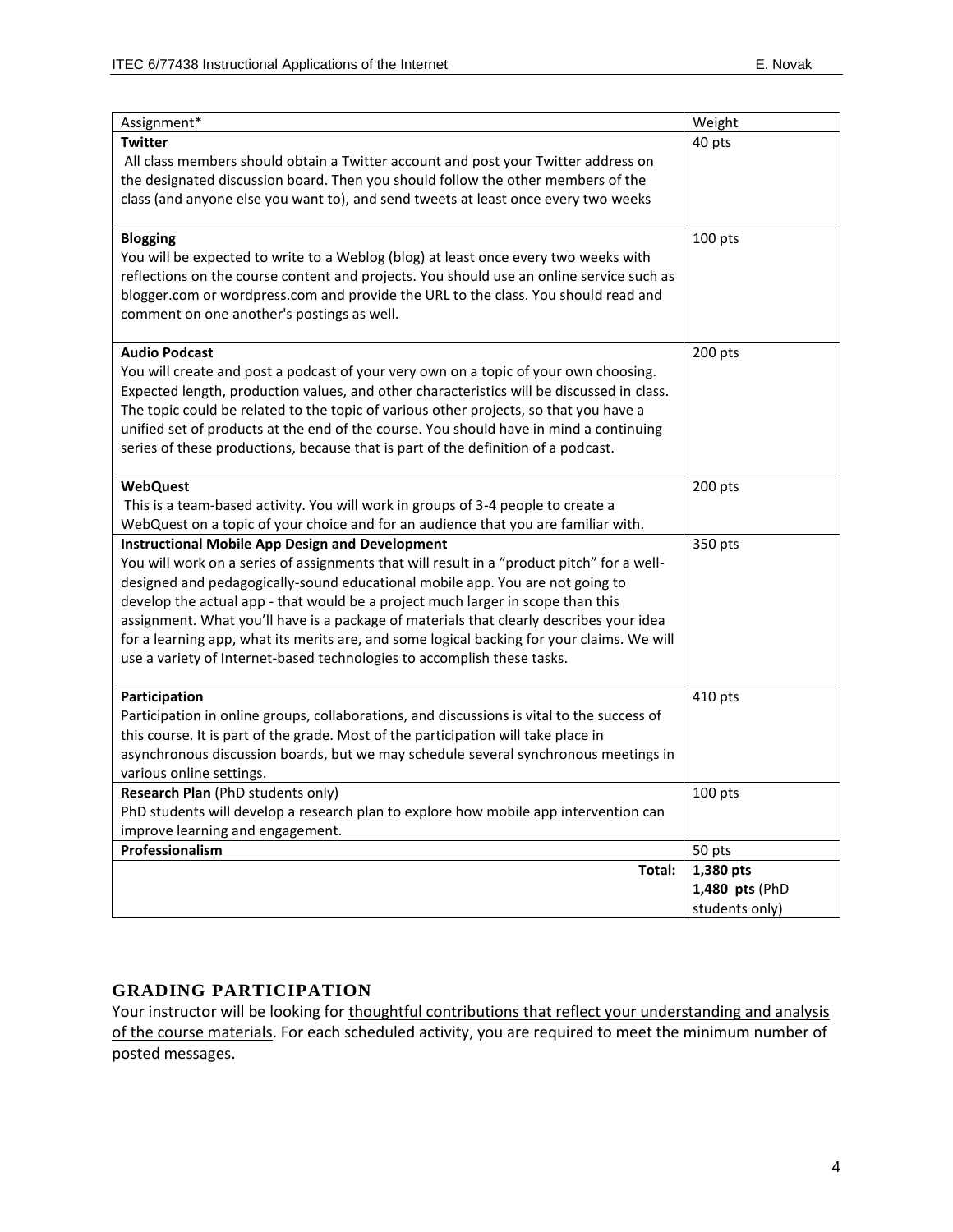#### **PROFESSIONALISM (50 pts)** (determined by non-scored activities)

In addition to course assignments, a portion of your final grade will be based on professionalism including the following (but not limited to): self-motivation, respect, participation, attitude, and accountability.

The amount of professionalism/ participation points earned will depend upon the following standards being met:

- Due dates will be observed. Posting assignments late or not at all will result in a loss of professionalism points as well as a loss of points for the specific assignment.
- Failure to upload project reports to Blackboard on the required date will result in losing all professionalism points.
- The student is to post only original work.
- Failure to abide by these guidelines could result in dismissal from the course or other penalties as per university policy.
- Respect for the view of each member of the learning community and the use of professional standards when communicating with the instructor or other class members is expected and will be adhered to throughout participation in this online course.
- The student will make every effort to be a contributing member of the ITEC 6/77438 online learning community in order to experience optimal educational and professional growth.

## **GRADING**

According to the policies of the School of Lifespan Development and Educational Sciences, the modal grade for a graduate-level course should be a B. This matches the graduate catalog of Kent State University, which states that a B indicates average attainment, while an A denotes superior attainment. If you meet all the goals and objectives for this course, you will receive a B. To receive an A, you must go beyond the basics and show excellence in your work.

| $A = 94\% - 100\%$ ; | $A = 90\% - 93.9\%$  |                     |
|----------------------|----------------------|---------------------|
| $B = 87\% - 89.9\%$  | $B = 84\% - 86.9\%$  | $B - 80\% - 83.9\%$ |
| $C + 77\% - 79.9\%$  | $C = 74\% - 76.9\%;$ | $C = 70\% - 73.9\%$ |
| $D + 57\% - 69.9\%$  | $D = 60\% - 66.9\%$  |                     |
| $F =$ below 60%      |                      |                     |

## **COURSE WEBSITE**

The class is supported by a course website that provides students with access to various course materials and will serve as a means of teacher-communication.

## **COMMUNICATION**

- The best way to reach me is via email. I usually check my e-mail daily (excluding weekends) and will respond if possible within 24 hours. When sending emails to your instructor please use the following format: ITEC 67438. Your topic
- Some questions cannot be best answered in an e-mail, please in that case schedule a face-to-face or online appointment.